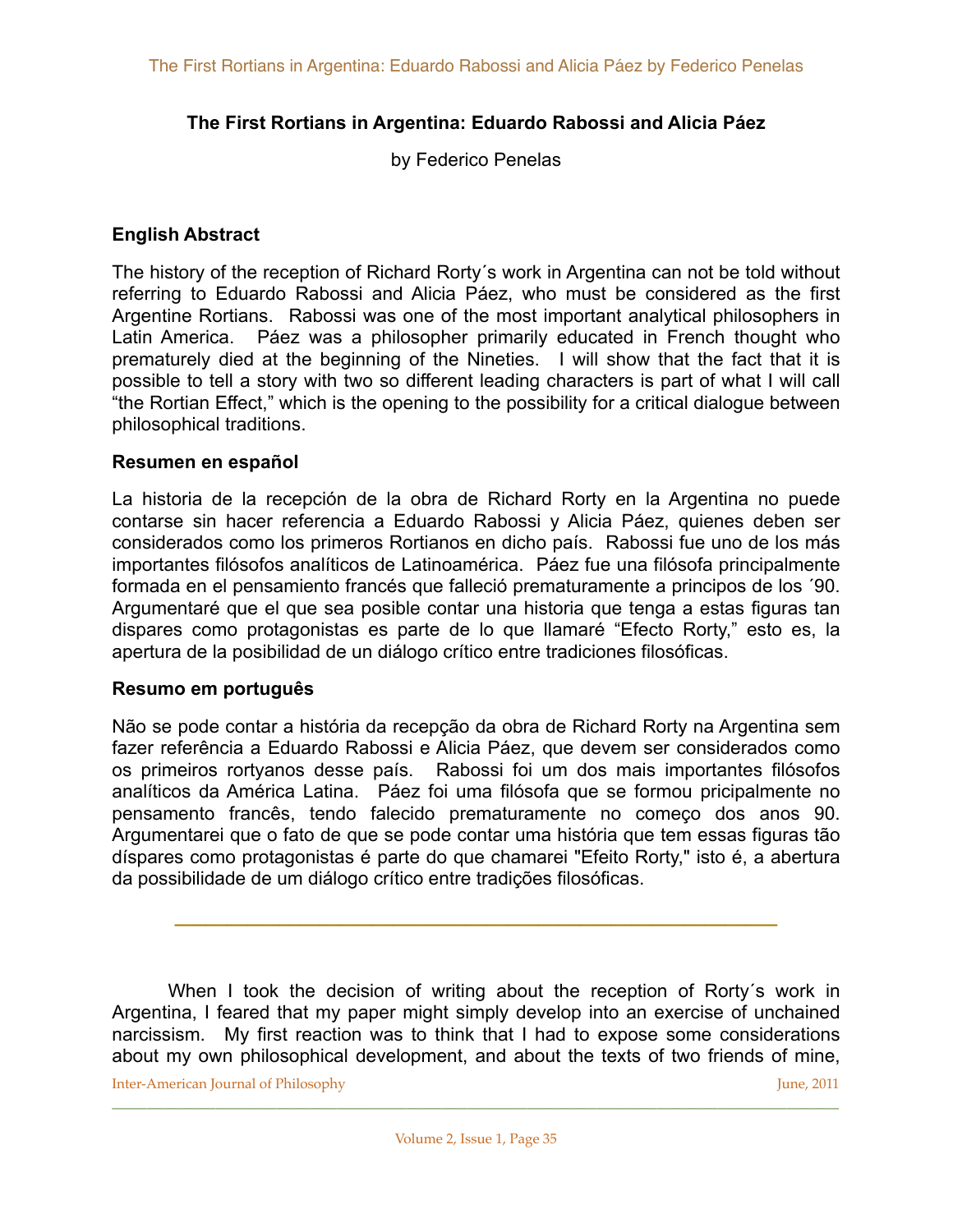Daniel Kalpokas and Eduardo Mattio. The reasons for that reaction were that I wrote the first Argentine Bachelor´s Thesis on Rorty[1] and that Kalpokas, Mattio, and I were the authors of three of the four doctoral dissertations that have been written in our country about the neopragmatist philosopher.[2]

 However, an effort of historical memory made me realize that another and prior story must be told, a story beyond my friends and myself, a story about the truly first Argentine Rortians. Besides that, I realized that story would make me able to dramatically illustrate what I will call "the Rortian Effect" within the field of the academic philosophy in Argentina.

 That tale, the tale about the first signs of the reception of Rorty in Argentina, has two very different leading characters. One of them is Eduardo Rabossi. He was one of the most well-known Argentine philosophers, not only because of his theoretical production, which belongs to the analytical tradition, but also because of his political influence. Rabossi was Undersecretary for Humans Rights during the first democratic government after the end of the 1976-1983 military dictatorship, and he was co-author of the *Nunca Más*, the famous official report on the atrocities of the military terrorist Estate. But his influence was also decisive in the post-dictatorship conformation of the academic philosophical field in our country. The other leading character of our story is Alicia Páez, a philosopher primarily educated in French thought, politically close to a moderate leftist peronism, who prematurely died at the beginning of the Nineties just when she was developing a deep research on Rortian neopragmatism. Unfortunately, she left unpublished some remarkable texts on Rorty. The possibility of putting together these two philosophically diverse figures is one of the most notable signs of the "Rortian Effect."

 The first thing I would like to say about the origin of Argentine study of Rorty´s thought, with Rabossi and Páez as pioneers of the movement, is that it began without the benefit of any academic tradition of Classical American Pragmatism. It is true that it is possible to find a set of papers on James and Dewey, most of them hypercritical, which were written by philosophers, educators, and psychologists during the first third of the 20th century.[3] It is also possible to remember the enthusiastic Macedonian-Borgesian readings of James, and the impact of Dewey´s works on the Argentine pedagogical field thanks to the promotional work done by Lorenzo Luzuriaga, the Spanish and Republican pedagogue that adopted residency at Buenos Aires after the Civil War. However, none of those Pragmatist readings had any consequence for the development of Argentine philosophy, especially on its academic side, with the exception, as Gregg Pappas taught us, of the Argentine thinker Risieri Frondizi, who was, between 1957 and 1962, President of the University of Buenos Aires, and whose writings show the presence of a Pragmatist spirit. However, Frondizi generated neither a tradition nor a research program; the proof of this is that the rescue that Pappas made of his figure as a Pragmatist was entirely unexpected in Argentina. It is easy to verify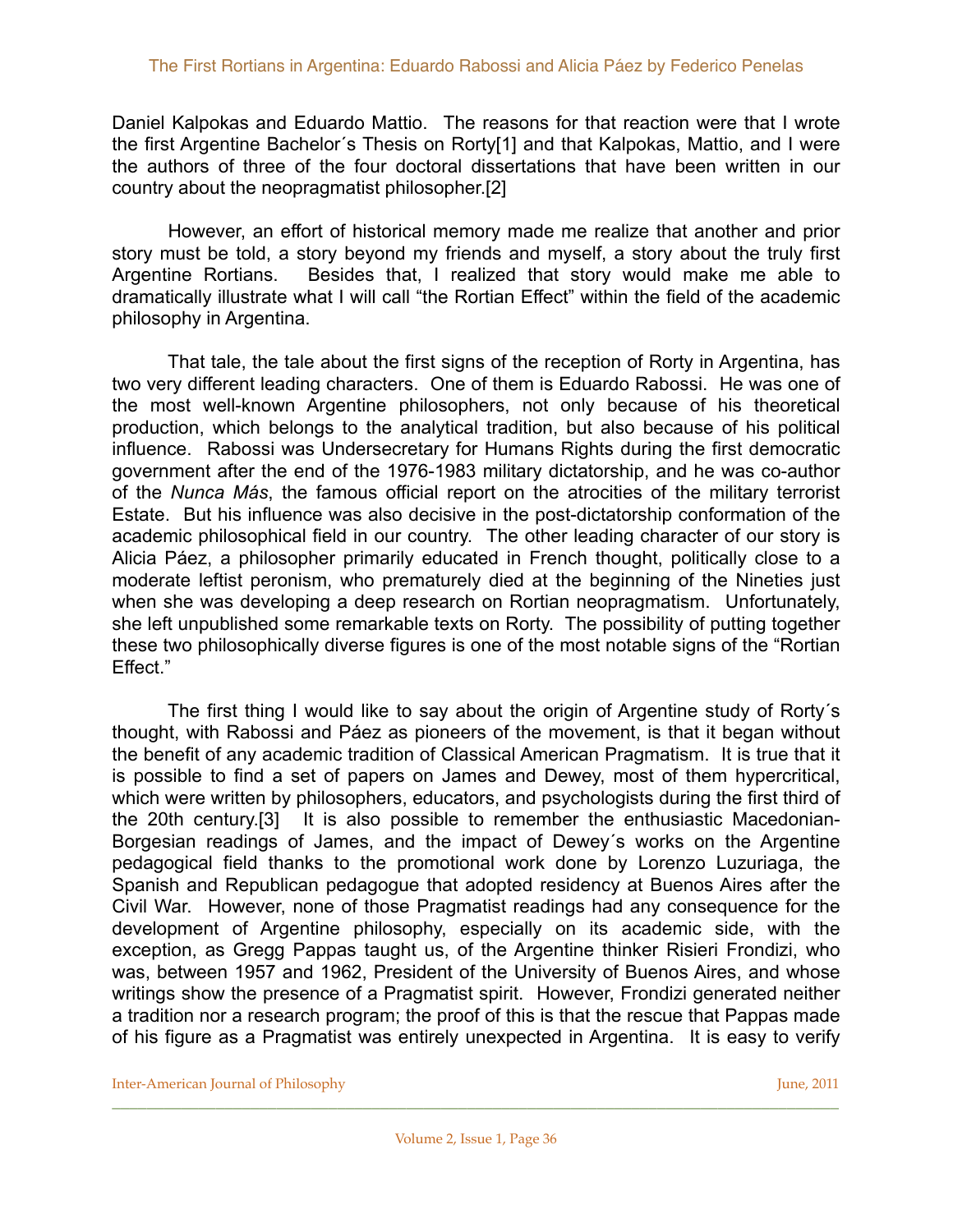that, at least between 1940 and 1990; there were no papers on Pragmatist philosophy published in any of the most important Argentine philosophical journals.[4]

 So, the first Argentine readings of Rorty's work were possible not because of any previous familiarity of our philosophers with Classical Pragmatist texts but thanks to the presence of an important tradition of analytical philosophy in our country. That tradition had begun in the Fifties, thanks to Mario Bunge and Gregorio Klimovsky. During the Eighties, it consolidated its position by virtue of conquering an important place in Argentine philosophy departments, especially within the universities of Buenos Aires, Córdoba, and La Plata.

 At this moment we can point out an important difference between Rabossi and Páez. On the one hand, Rabossi, who had a typical Oxonian education (with Wittgenstein, Austin, and Strawson as intellectual heroes), was from the Sixties one of the most important promoters of analytical philosophy in our country. He was one of the founders in 1972, and long time president of Sociedad Argentina de Análisis Filosófico (SADAF), an institution that was the only place where Argentine analytical philosophers could meet each other during the dictatorship days, because during those years they could not work at the public universities. When democracy arrived in 1983, Rabossi became the leader of the renewal of the Philosophy Department at the University of Buenos Aires. That renewal implied, among other things, the landing and definitive establishment of the analytical philosophers in Argentina.

 On the other hand, Páez had developed her philosophical career as a scholar of French structuralism, close to the Lacanian intellectual Oscar Masotta. Beginning in the Eighties she was a member of Colegio Argentino de Filosofía, a philosophical group that was coordinated by Tomás Abraham and played a crucial role in spreading poststructuralism, especially the thought of Foucault, with whom Abraham had studied in Paris. During the first years of the Eighties, she worked as Assistant Professor in "Philosophy of Language" at UBA. When Rabossi became Head of Philosophy Department in 1983, Páez and Alberto Moretti were promoted to Associate Professor. So, during the next three years (in 1986 Moretti got a permanent position for assuming alone the course) Moretti and Páez were in charge of that course, adopting a division of labor: Moretti taught Anglo-Saxon philosophy of language and Páez taught Husserl, structuralism, and post-structuralism. However, the arrival of Páez to Rorty´s texts could only occur through her prior analytical readings. Those readings must have been possible, on the one hand, because of Páez´s intellectual curiosity, and, on the other hand, because during the pre-Rabossian times, in the Philosophy of Language course, she, in spite of her non-analytical background, had to teach Frege, Russell, Strawson, Wittgenstein, Quine, etc. She taught these figures because of the influence (present still for any introductory course on the subject at Argentina) of Thomas Moro Simpson´s *Formas lógicas, realidad y significado*, which is the first book on philosophical semantics written in Spanish (its first edition was published at Buenos Aires in 1964).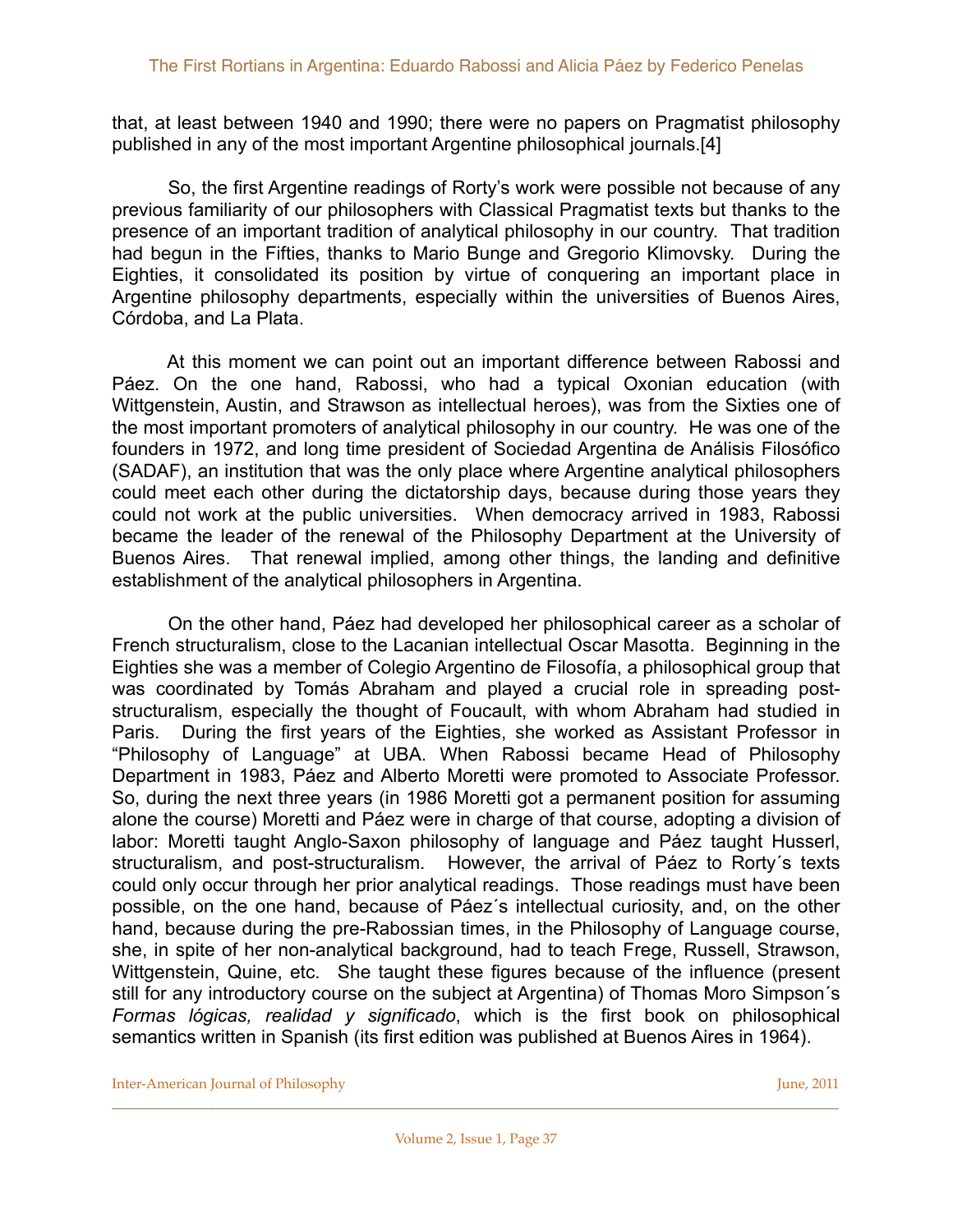So, in spite of the fact that there were important differences between Rabossi and Páez, regarding not only their philosophical backgrounds but also, perhaps, their opinions about the hegemonic will that the analytics showed at the philosophical departments in Argentina, it is notable how both became Rortian readers thanks to their familiarity to the analytical tradition.

 The second thing I would like to say in order to make the story I am telling understandable to those unfamiliar with the history of academic philosophy in Argentina, is that reading Rorty empathically in Argentina at this time necessarily put one in a risky position. It must have been especially risky for Rabossi and Páez to introduce Rorty to our Manichaean philosophical audience. This Manichaeism increased in Argentina during the Seventies, and involved the fight between "analytics" and "continentals" to conquer symbolic and material capital. The analytics-continentals mutual suspicion is still in force till now, but was stronger at the end of the Eighties, when Rabossi and Páez begun to read Rorty. For the analytics, Rorty exemplified the figure of Judas who betrays his fellows to embrace the nonsense of Heidegger, Foucault, and Derrida. Furthermore, during those years, most Argentine analytical philosophers adopted a realistic thesis in semantics, metaphysics, and epistemology, so the antirepresentationalist overcoming of the realist/antirealist dichotomy was seen as no more than a vulgarized version of Kuhn´s mistakes. For continental philosophers, Rorty was an unknown writer who did not deserve to be read, as no analytical philosopher (with Wittgenstein as perhaps the exception) deserves to be read because they represent a notably superficial way of doing philosophy. That diagnosed superficiality was also seen as another symptom of the American Way of Life and, in virtue of that, a disposition to reject all American philosophical developments was encouraged, especially within the ranks of Argentine structuralists and poststructuralists who usually adopt leftist and antiimperialist political commitments. What is more, if the seductive Yankee introduced himself dressed with a Nietzschean-Heideggerian-Foucauldian-Derridean discourse, that dress was seen as a sign of another banal tergiversation that must be ignored.

 Nevertheless, despite this hostile context, Rabossi and Páez begun to disclose Rorty´s thought to the Argentine philosophical community. Let's see how each of them did it.

 The first thing to emphasize regarding Rabossi´s link with Rorty is that it wouldn´t be fair to introduce Rabossi as a scholar on Rortian themes. His relationship with the American philosopher was one of two colleagues who shared some philosophical and meta-philosophical ideas. I do not know the details of how the first contact between them occured, but it was Rabossi who made possible Rorty's first visit to Argentina on the occasion of the Inter-American Philosophical Congress that was organized in Buenos Aires in 1989.[5] That was Rabossi´s first movement to introduce Rorty to Argentine philosophical audience. His other important movement was the translation of three Rortian papers ("Truth without Correspondence to Reality," "A World without Substances or Essences" and "Ethics without Principles") that were published in 1997 Inter-American Journal of Philosophy *Inter-American Journal of Philosophy June, 2011*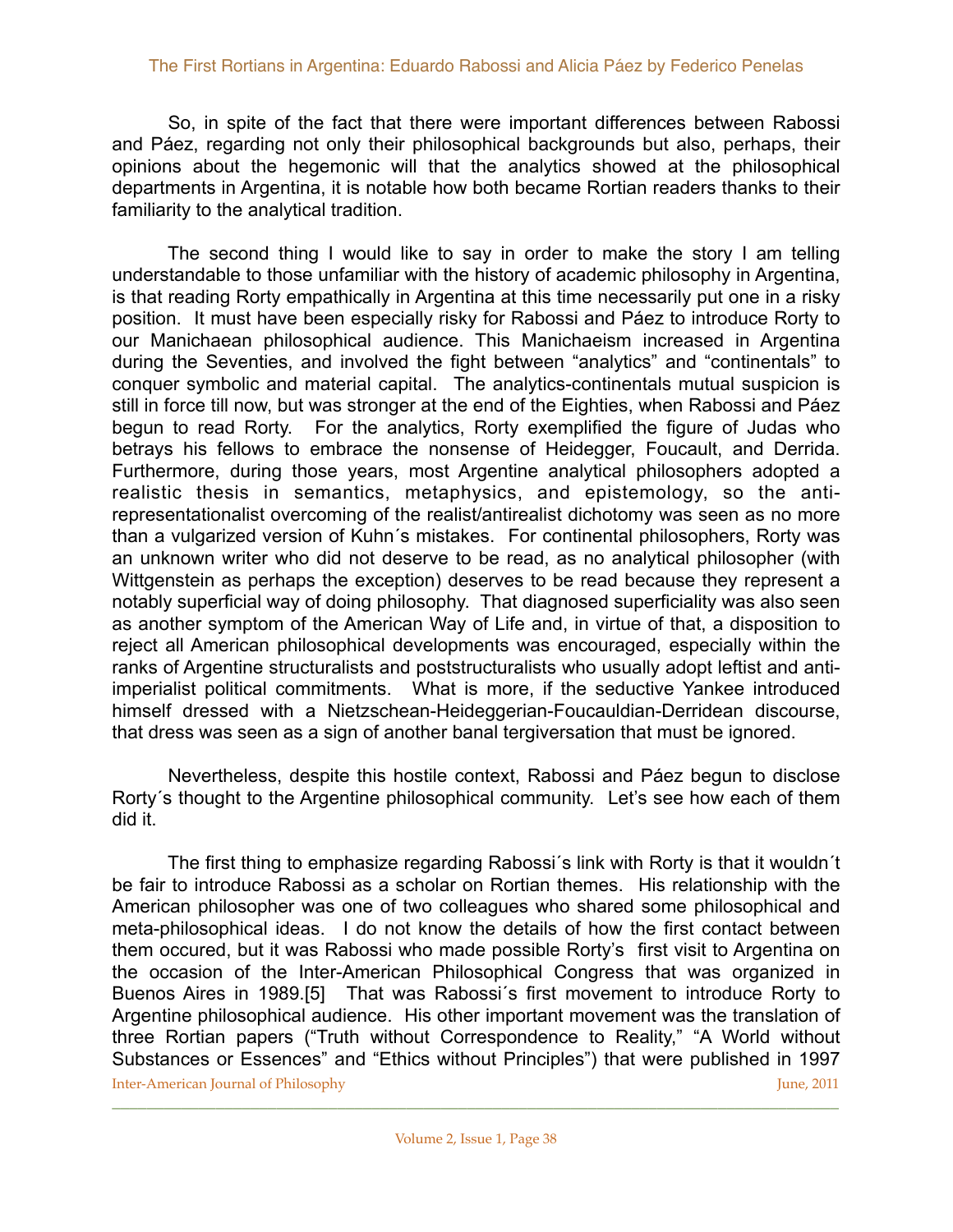as a book with the title *¿Esperanza o conocimiento? Una introducción al pragmatismo*. [6] Also during 1997, Rabossi gave a lecture called "Repulsion or Establishment? A Reading of the Rorty Case" at the classical *Jornadas de Espistemología e Historia de la Ciencia* that are organized each year by the University of Córdoba. That text is very important because there Rabossi is principally interested in using Rorty to produce in Argentine Academy what I called above, but have not yet defined, to be the Rortian Effect. At the end of this paper I will return to that paper written by Rabossi.

 It is not a circumstantial fact that, among the Argentine analytical philosophers, Rabossi, the one that was theoretically closer to Rorty, the one who was occupied in the spreading of Rorty´s texts, the one who used to defend Rorty against the virulent critics of his fellows of SADAF, was the one who could be seen as sustaining in our country the legacy of Wittgenstein´s ideas from *Philosophical Investigations*. Despite the fact that there is an important Quinean tradition in Argentina that resulted in Davidson´s work being profoundly studied, I think that it was the inheritance of the second Wittgenstein that generated the elective affinities that made possible the appropriation of Rorty in the Argentine analytical field. Rabossi was the paradigm of that intellectual development, but at this point we can also mention Páez, who early in the Seventies got closer to Oxonian philosophy with her "El lugar de la verdad: un comentario sobe Austin" ("The Place of Truth: a Commentary on Austin").[7]

 But the most important thing about the relation between Rabossi and Rorty was not that the Argentine paid attention to the American, but, on the contrary, that Rorty paid attention to some of Rabossi´s theses on practical philosophy. At "Human Rights, Rationality and Sentimentality," a lecture given by Rorty at the 1993 *Oxford Amnesty Lectures*, he referred to "La teoría de los derechos humanos naturalizada" ("Human Rights Theory Naturalized"), a paper published by Rabossi in 1990.[8] Besides George Santayana and a couple mentions of José Ortega y Gasset, the few Hispano-American philosophers who were quoted by Rorty are three Argentines and two Brazilians: Rabossi, Ernesto Laclau, María Lugones, Roberto Mangabeira Unger and Luis Eduardo Soares. However, Rabossi´s text that was cited by Rorty is especially important. Laclau, Lugones and Unger developed their main work originally in English, and those were the texts that were quoted by Rorty in the debates with those Hispano-American philosophers. The paper where Rorty quotes Soares was published in a book that was edited by Soares and published in English in Brasil.[9] In his paper, Rorty did not quote any text of Soares that had been written in Portuguese by the Brazilian philosopher. In fact, Rabossi's text is the only one that Rorty quotes that was originally published in Spanish. Within this context, this linguistic asymmetry produces deep difficulties for Hispano-Americans to impose an intellectual agenda as part of Inter-American relationship. The presence of this Spanish quote in Rorty's paper is, besides a gesture of Rorty´s openness, a triumph of Rabossi´s decision to not abandon the Spanish language in order to publish his better texts.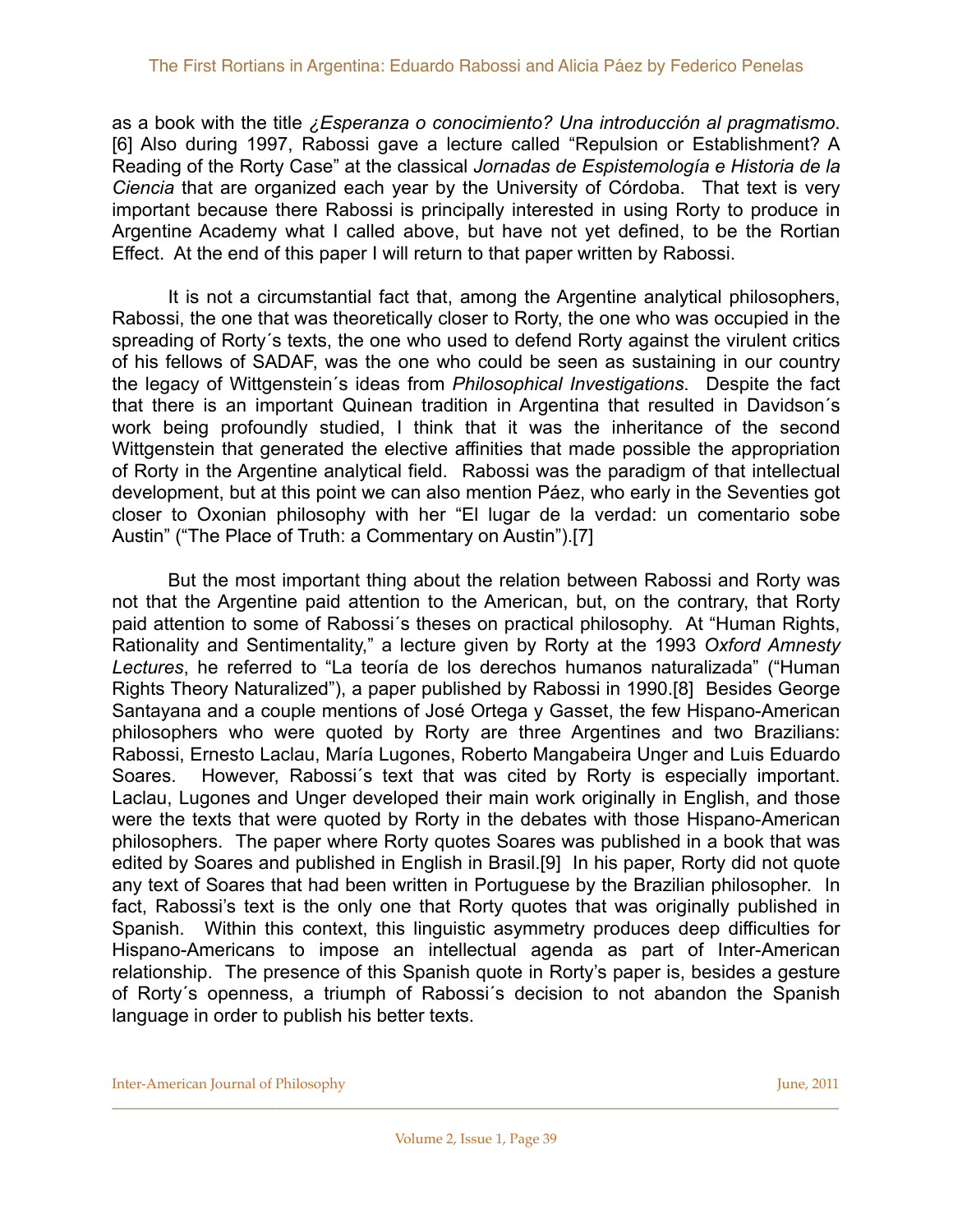In that paper, the Argentine philosopher defends a historicist "foundation" of Human Rights, pointing out that the politico-juridical effects of World War II and the Holocaust (especially the birth of the United Nations and the Universal Declaration of Human Rights) constitute the factum of the culture of Human Rights, which does not require any moral foundation. So, Rorty quotes and celebrates the following words of Rabossi: "the human rights phenomenon renders human rights foundationalism outmoded and irrelevant." An important fact to mention is that in 2000 Marcelo Sabatés and Linda Alcoff organized an APA session in honor of Rabossi for the Pacific Division, with the participation of Diana Perez and Eduardo Rivera López from Argentina, Fernando Broncano from Spain, and Donald Davidson and Richard Rorty from the US. At that event Rorty elaborated on Rabossi´s historicist position as the best way of validation of Human Rights in the contemporary world, qualifying Rabossi´s thesis as belonging to the radical Pragmatist stream in philosophy. Rabossi admitted the qualification and also recognized that his position had been conceived under the influence of Rorty´s thought. Thus the link between Rorty and Rabossi was publicly proclaimed by them as a case of reciprocal influence.

 During his final years, Rabossi worked strongly on a book of metaphilosophy, which was posthumously published in 2008, three years after his death, with the title *En el comienzo Dios creó el canon. Biblia berolinensis* (*At the Beginning God created the Canon. Biblia Berolinensis*). In this book, Rabossi devotes an entire section to presenting his intellectual empathy with the Rortian metaphilosophical conception. Diana Pérez, one of Rabossi´s disciples, told me that Rorty sent her a letter showing his interest in encouraging an English publication of his Argentine friend´s book. His own illness frustrated that purpose.[10]

 In contrast with the history of Rorty´s reception by Rabossi, the link between Páez and the thought of the neopragmatist philosopher was, unfortunately, very much shorter in time. Besides that, it is very difficult to reconstruct this history, because her work with Rorty´s texts was restricted to her undergraduate classes and the writing of some papers that remain unpublished. However, there are two facts that make her a leading character of this story: first, she gave the first college classes on Rorty in Argentina; second, she wrote and publicly presented the first Argentine papers on the work of the American philosopher.

 I can testify about the first of these facts. I attended her classes on Pragmatism during 1991 while completing the course of Contemporary Philosophy in the Department of Philosophy at UBA. In this course, she paid attention to Peirce, James, Dewey, and Rorty. Two years later, Professor Marta López Gil gave a seminar on *Contingency, Irony and Solidarity*, but we students of UBA had the first news about Rorty thanks to Páez´s course.

 However, it is the second of these facts that is most important for this story. Páez was not only the first writer on Rorty, but also the first one to publicly present the results Inter-American Journal of Philosophy *Ime, 2011* **Ime, 2011**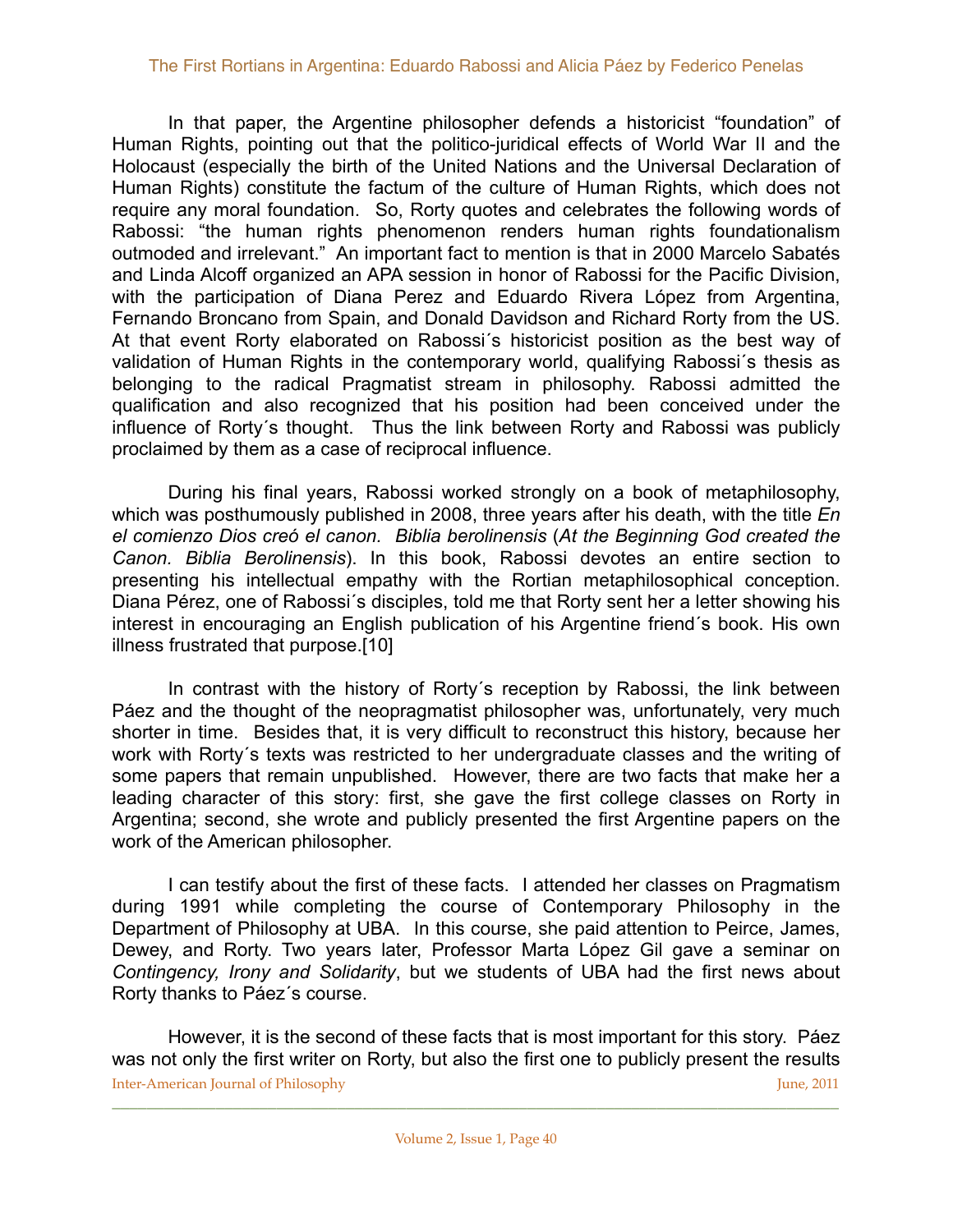of research about that author.[11] As a brand-new philosophy student at UBA, I witnessed Páez's first lecture on Rorty, at the 2nd Conference of the Asociación Filosófica de la República Argentina (AFRA), the most important philosophy conference in our country. The paper by Páez was called "Horizonte posfilosófico, pragmatismo y conversación" ("Post-philosophical Horizon, Pragmatism and Conversation"); it is still unpublished. It is notable that this paper demonstrates the broad research that Páez had achieved, including an integral analysis of *Philosophy and the Mirror of Nature*, *Consequences of Pragmatism*, and *Contingency, Irony and Solidarity*. Páez´s main point in that paper is to show a possible tension in Rorty´s thought. Specifically that the proposal, in *Contingency, Irony and Solidarity*, of the maxim of dissociation between private and public fields could imply a dangerous moderation of the characterization of the concept of "conversation" presented in *Philosophy and the Mirror of Nature*. It is interesting to point out that Páez's diagnosis was parallel to some ideas being developed at the same time by Nancy Fraser.[12]

 It must have been especially risky for Páez to present a text on Rorty at the AFRA Conference because of the fact that she, a non-analytical philosopher, was exhibiting her ideas on an author coming from that field for an audience that would be composed by a majority of pro-Anglo-Saxon-philosophy philosophers. The climax for this story is that Rabossi, who was among the audience, expressed support for the paper. He asked Páez some questions, but his principal speech act was to praise his colleague´s paper. That night, at dinner, I could hear Páez saying that she had enjoyed being philosophically and metaphilosophically in tune with Rabossi.

 In that same year, 1991, Páez gave another lecture on Rorty, but this time at a conference organized by the above mentioned CAF, the pro-French philosophical group coordinated by the Foucauldian Tomás Abraham. If at the AFRA Conference, Páez had assumed the risk of being an outsider, now, at CAF, she was assuming the risk of becoming a traitor.

 The lecture is called "¿Quién es Richard Rorty?" ("Who is Richard Rorty?") and there Páez makes a notable rhetorical effort to make Rorty at least legible for her friends. Páez shows in this paper the links between Rorty and several continental philosophers, without hiding his analytical origin and the fact that he belonged to the Classical American Pragmatist tradition and to the Sellars-Quine-Davidson line. She also presents her objections to the Rortian defense of a Post-Modern Bourgeois Liberalism, objections that could be approved by pro-French philosophers who were usually anti-American. But Páez does not present those objections to imply an immediate rejection of the kind of defense of liberalism offered by Rorty. Páez presents Rorty´s position clearly and develops her criticisms of it not as refutations but as a way of pointing out the actual difficulties for defending democratic institutions in a post-Philosophical culture.

Inter-American Journal of Philosophy *June, 2011 June, 2011*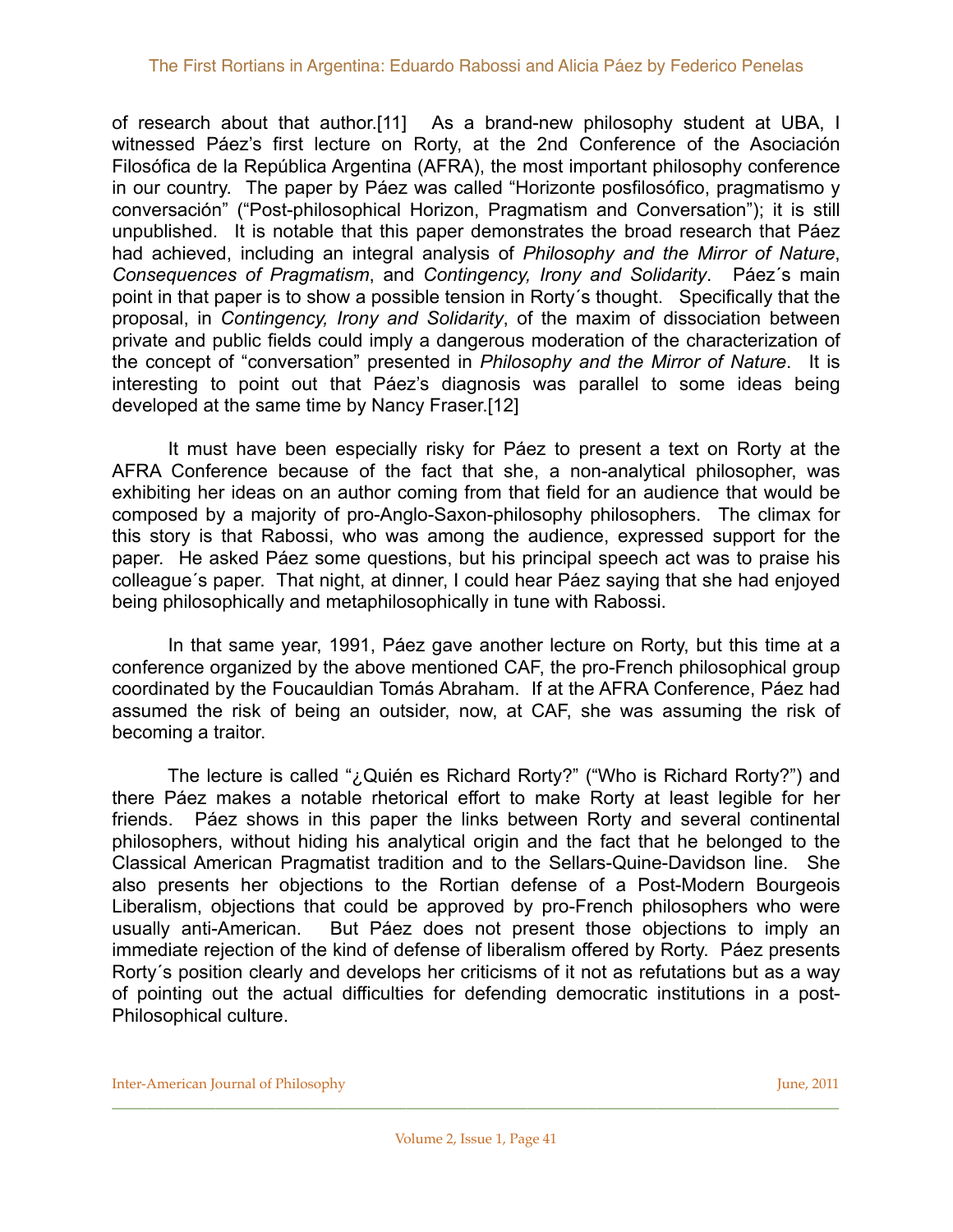As part of her rhetorical effort, Páez carries out a lovely discursive operation in order to undermine her leftist colleagues´ anti-Americanism, an undermining that was a necessary condition for making Rorty acceptable. She says :

Rorty produces in me a global impression, a background effect, which is pronounced at some of his texts: the effect of remembering that there is an American culture, not only the one that we have learned to receive as caused by imperialism and cultural industry, but also the one that we love. I am referring to cinema (which for some of us is obviously American), jazz [...], and some peculiar fiction literature that at many times I prefer. Although it can seem excessive, Rorty evokes to me the presence of that culture.[13]

The presentation of Rorty as the occasion for recognizing that love was the perfect spell used by Páez to make it possible for her fellow Argentine post-structuralists to listen to the analytical Yankee. As if that were not enough, Páez relates this acknowledgment to the need to recover an unfairly forgotten part of the American culture: Pragmatist philosophy. Thus, discovering Rorty is also recognizing a love and remembering something ignored.

 Among Páez's unpublished papers on Rorty, there is a text called "Filosofía profesionalizada y devaluación de la teoría social: el caso Rorty" ("Professional Philosophy and Devaluation of Social Theory: Rorty´s case").[14] The main subject of this text is to study Rorty´s refusal of theory in order to think about political and social change. Contrary to Rorty´s own interpretation, which thinks of the separation of public and private spheres as motivated by the liberal need to avoid humiliation and cruelty, Páez notices that the authentic motivation is the protection of the ironist impulse. In her words, "the defense of the public field [...] would be conceived for encouraging the possibility of free self-creation." The diagnosis is very attractive and presents Rorty as a much more romantic philosopher than the one usually presented by his most smart readers and by Rorty himself. This line of argument would be developed by Páez in her text, "Justicia y autoinvención" ("Justice and Self-creation"), that was published in her posthumous book.[15]

 Unfortunately, Páez's early death in 1993 prevented her from disclosing all her intuitions and completing the original and rigorous research on Rortian philosophy that she was developing during the last years of her life. However, her work had an immediate effect that can be taken as evidence of her success in persuading poststructuralists to read Rorty. Two years after Páez´s death, Tomás Abraham published *Batallas éticas* (Ethical Battles)[16] that included translations of an essay by Alain Badiou and two essays of Rorty. This volume presents three important elements for this story. First, the book includes a text written by Abraham in which he presents a very interesting analysis of Rorty´s work, putting it together with Badiou´s ideas. Second, Abraham dedicated that text to Páez, as a signal of the fact that the reading of Rorty was something his friend had passed on to him. Third, one of Rorty´s papers that was translated and published in that book is "Human Rights, Rationality and Sentimentality,"

Inter-American Journal of Philosophy *Inter-American Journal of Philosophy June, 2011*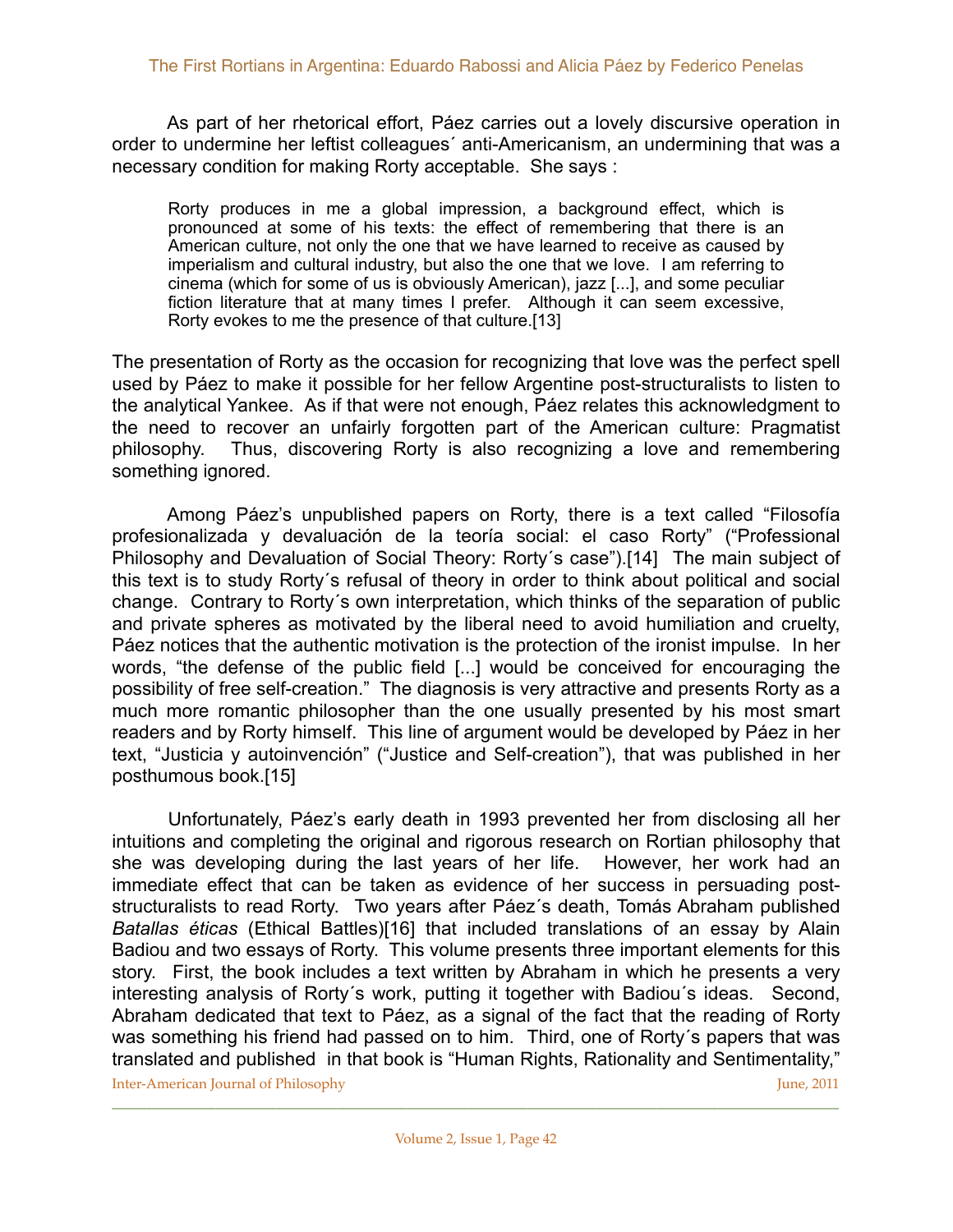precisely the one in which Rorty said that Rabossi was one of his intellectual fellows. So, we can say that that book is the first testimony we have of "the Rortian Effect" in Argentina. By "Rortian Effect" I mean the opening of the possibility for a genuine dialogue between philosophical traditions. It is this dialogue that the prevailing Manichaeism in Argentine philosophy always wants to prevent. So, the Rortian Effect is essentially a shock of critical pluralism, which could be the occasion for the development of an Anti-Manichaean movement.

 I think that no philosopher other than Rorty could produce that shock. Only Rorty has enough seductive power and rigor for doing that. This was precisely the idea defended by Rabossi in his first text on Rorty that I mentioned above. In that paper he says:

... that a sufficiently reshaped and elaborated neopragmatism (Rortian or not) can serve to our way of doing philosophy; that, besides how healthy is the practice of philosophical analysis, it is important to avoid the inclination that analytical philosophy has to scholasticism; that we shouldn't stop considering the goal of associating philosophy to actual community problems. But there is something more. Philosophical world is broad and diverse, and perhaps we are in a privileged situation to compose positions which the unavoidable ethnocentrism that characterizes the philosophical practice (North countries are not the exception in that respect) makes appear as conceptual and ideological incommensurable.[17]

After these words, Rabossi emphasizes that Rorty himself "give us a clue" about how to march in that direction.

 It is notable that both Rabossi´s and Páez´s posthumous books can be read as clear testimonies of the "Rortian Effect." Páez´s book was concerned not only with Rorty, but also with Frege, Austin, Grice, Davidson, Derrida, and Habermas. Rabossi´s text included reflections on Schopenhauer, Nietzsche, Quine, Derrida, Nozick, Wittgenstein, etc. It is not surprising that the four Argentine philosophers who elaborated their doctoral dissertations on Rorty can be seen as new cases of the Rortian Effect: Rorty has been the occasion for the appearance of intellectual bridges in the philosophical development of them: for Daniel Kalpokas from Nietzsche to McDowell; for Jugo Beltran from Husserl to Davidson; for Eduardo Mattio from Augustine to Judith Butler; for myself from Carnap to Heidegger.[18]

 Our memory then of Páez and Rabossi, first Argentine promoters of the Rortian Effect, is perhaps no more than the last stage in the road to the freedom of thought because it involves the overcoming of the two hardest chains that remain in contemporary academic institutions around the world: the fear for leaving that secure place called "specialization" and the shame of being seen as a dilettante.[19]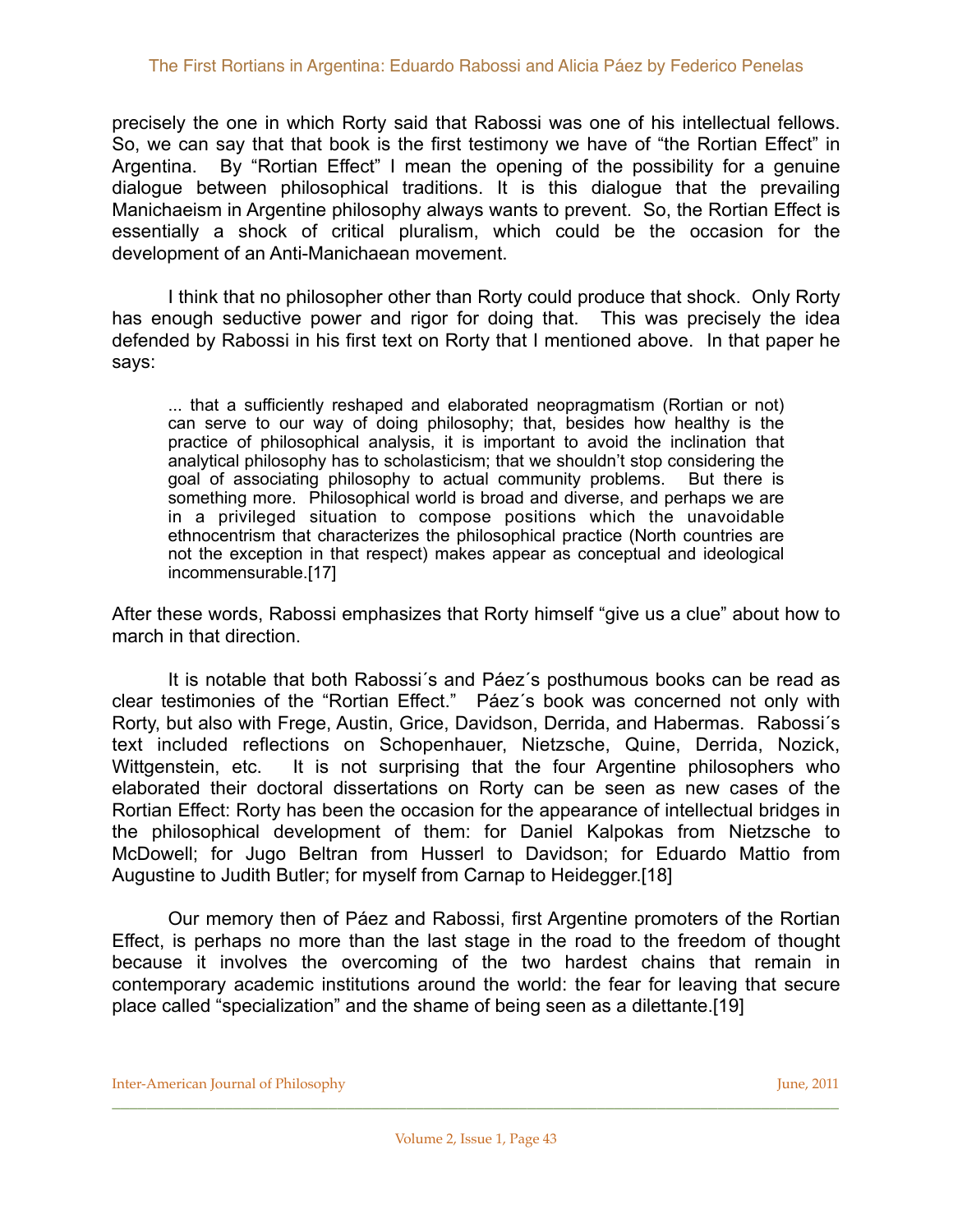### **Notes**

**\_\_\_\_\_\_\_\_\_\_\_\_\_\_\_\_\_\_\_\_\_\_\_\_\_\_\_\_\_\_\_\_\_**

 [1] The first two Argentine Bachelor Theses on Rorty were written by Federico Pailos (University of Buenos Aires) and Jazmín Acosta (University of Córdoba).

 [2] See D. Kalpokas, *Richard Rorty y la superación pragmatista de la epistemología*, Buenos Aires, Ediciones del Signo, 2005; E. Mattio, *Richard Rorty: la construcción pragmatista del sujeto y de la comunidad moral*, Buenos Aires, Ediciones del Signo, 2009; F. Penelas, *Una defensa del conversacionalismo epistémico*, Buenos Aires, 2008, unpublished. María Clemencia Jugo Beltrán is the other author on a Rortian Doctoral Thesis (See M. C. Jugo Beltrán, *La contingencia de la racionalidad en Richard Rorty. Crítica a la fundamentación racional de la solidaridad y la justicia social*, Río Cuarto, Ediciones del ICALA, 2007.

 [3] See H. Biagini, *Filosofía americana e identidad. El conflictivo caso argentino*, Buenos Aires, EUDEBA, 1989, pp. 230-239.

 [4] Surprisingly, this absence happened in a country that translated and published lots of Classical Pragmatist texts, especially by James and Dewey.

 [5] Rorty's second visit to Argentina was in 1997. At this time he gave a lecture for a considerable audience at Faculty of Philosophy and Literature of UBA.

 [6] See R. Rorty, *¿Esperanza o conocimiento? Una introducción al pragmatismo*, Buenos Aires, Fondo de Cultura Económica, 1997.

 [7] See A. Páez, "El lugar de la verdad: un comentario sobre Austin", *LENGUAjes*, N° 4, Buenos Aires, 1980.

 [8] See E. Rabossi, "La teoría de los derechos humanos naturalizada", Revista del Centro de Estudios Constitucionales (Madrid), N° 5, 1990, pp. 159-179.

 [9] See L. E. Soares (ed.), *Cultural Pluralism, Identity and Globalization*, Río de Janeiro, UNESCO/ISSC/EDUCAM, 1996.

[10] Eduardo Mendieta confirmed that Rorty wanted to publish an English translation of Rabossi´s book. He also told me how sad Rorty was upon hearing the news of Rabossi´s unexpected death.

 [11] This does not imply that she was the first to publish texts about Rorty in Argentina, because she did not publish her *Políticas del lenguaje (Politics of Language)*  until 1995 (Buenos Aires, Atuel, 1995) that was edited posthumously by Oscar Steinberg and Oscar Traversa. This book includes several pages on Rorty. The first Argentine publications on Rorty were, in chronological order: M. P. Brito, "Review on R. Rorty, *Contingencia, ironía y solidaridad*", *Cuadernos de Etica*, 1992; F. Penelas, "Review de R. Rorty, *Philosophical Papers* Vols. 1 & II", *Adef. Revista de Filosofía*, Vol. VIII, 1993; H.Banega, "Review de R. Rorty, *Ensayos sobre Heidegger y otros*", *Análisis Filosófico*, Vol. XIV, 1994.

 [12] The argument for this conclusion is that the conversational-social level would stay, after the dissociation, linked to the public-argumentative level. This movement has two consequences: the first one is that conversation looses the original meaning of a Inter-American Journal of Philosophy *Inter-American Journal of Philosophy June, 2011*